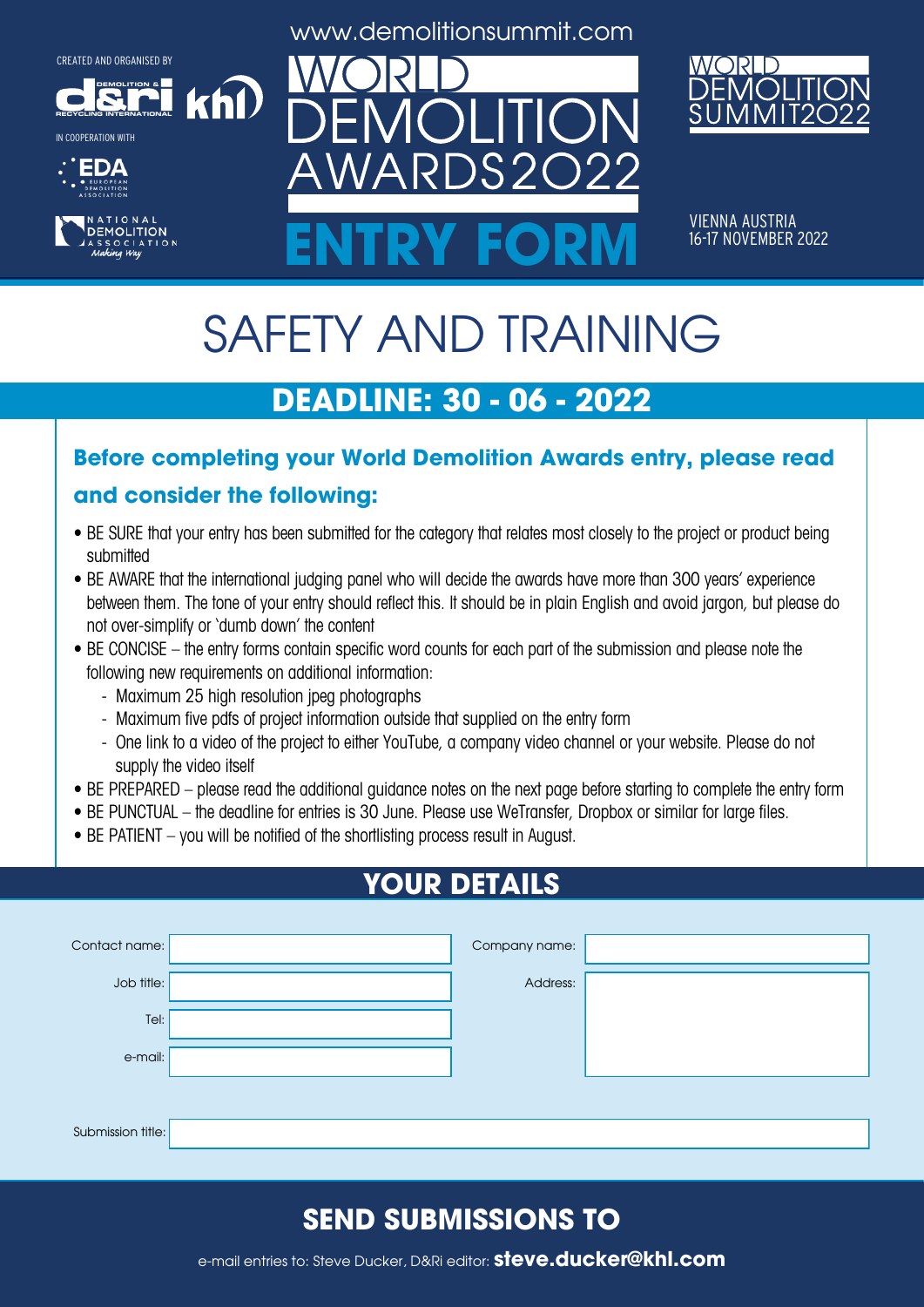**DEMOLITION &**

khl

**RECYCLING INTERNATIONAL** IN COOPERATION WITH





www.demolitionsummit.com



VIENNA AUSTRIA<br>16-17 NO<u>VEMBER 2022</u> ENTRY FORM **16-17 NOVEMBER 2022** 

### SAFETY AND TRAINING **DEADLINE: 30 - 06 - 2022**

#### **GUIDANCE NOTES**

- All entries must be on an official entry form (Word or PDF).
- The project must have started or ended between 1 July 2021 and 30 June 2022.
- Entries should be in English. If you wish to enter in a different language, please contact Steve Ducker.
- You can enter for more than one award. You can also enter more than once in the same category. However, specific projects can be entered for one category only.
- If you are sending in more than one entry, please use a separate form for each one.
- The awards statement should be 1,500 words maximum. It should be based on the award criteria. This will be sent to the judges for the shortlisting process.
- Supporting material can include your recycling and environmental strategy, demolition methodology statement, site waste management plans, photographs, video and media coverage. But it is not limited to these items. Please note the new requirements on supporting material, including

the maximum amounts that can be submitted, which are specified on the previous page.

- If using a client or other third party testimonial, please confirm that you have their permission.
- The executive summary should be an edited version of the project summary. Maximum 250 words. This will be published in D&Ri if your company is shortlisted.
- Bullet points should be a maximum 20 words each and limited to a maximum of five items. These will be published in the Shortlisted Companies Brochure if your company is shortlisted.
- Please supply your company logo and at least one high resolution jpeg photo.
- Send your entry and supporting material electronically to steve.ducker@khl.com
- If your entry is too large to e-mail (if it contains lots of photos it probably will be), please send by wetransfer, dropbox or similar.

#### **AWARD CRITERIA**

Safety and training go hand in hand. Entries should clearly show how the company has established an effective methodology to ensure safety during its daily operations through a company-wide safety and training ethos. Entries should include information on lost-time incidents and injuries, and training programmes instituted and undertaken. There is no charge for entering the World Demolition Awards and we look forward to hearing from you.

#### **WHAT YOU NEED TO SUBMIT**

- Project summary for judges
- • Awards statement for judges **(maximum 1,500 words)**
- • Executive summary for D&Ri magazine **(maximum 250 words)**
- **• Five** bullet points for possible inclusion in Shortlisted Companies brochure
- • Supporting material **(maximum 5 pdfs, see first page)**
- Company logo
- • High resolution jpeg photographs **(maximum 25, see first page)**
- **• Link to** video (optional)
- • Your company details (in space provided **on previous page**)

# **SEND SUBMISSIONS TO**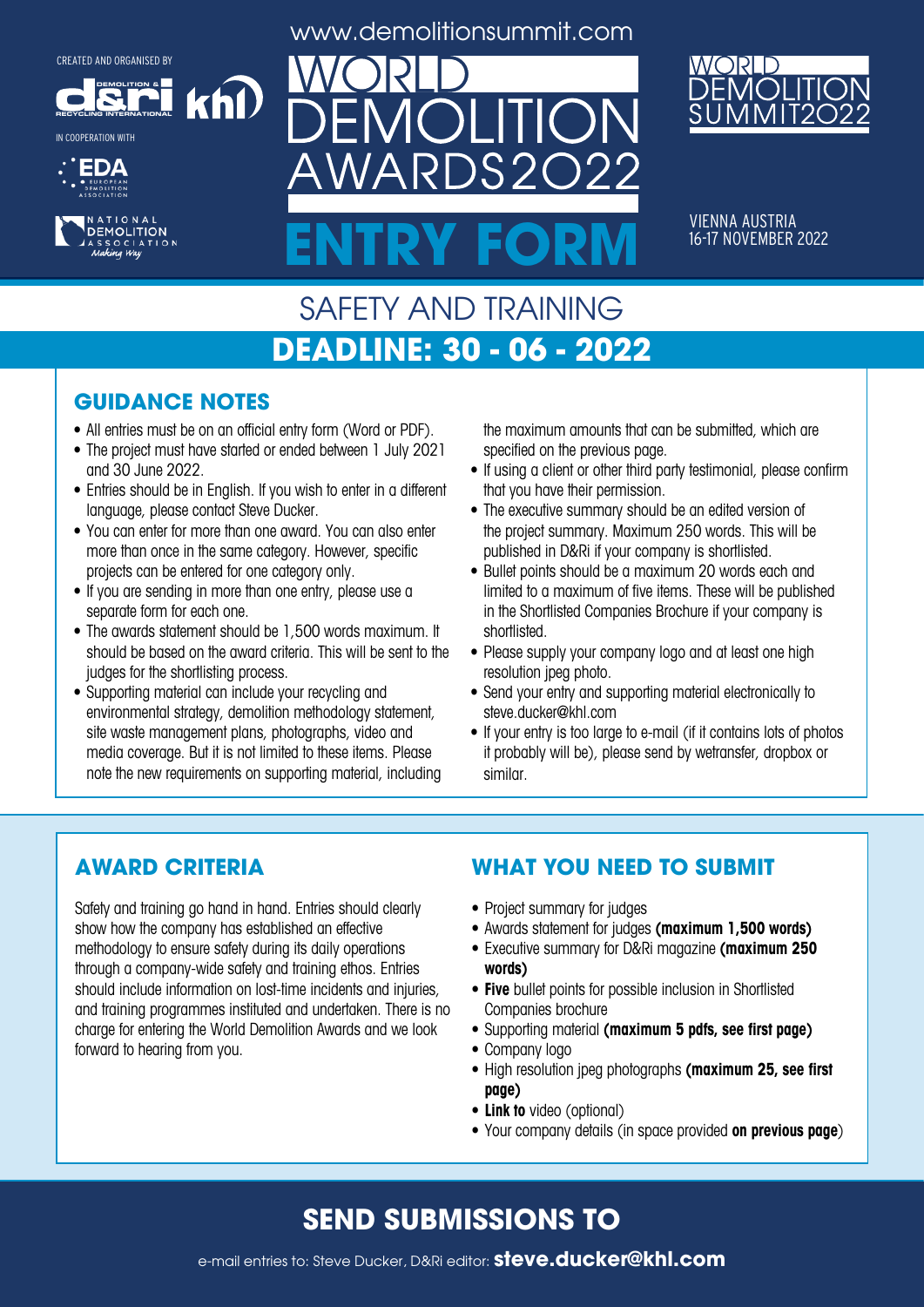**DEMOLITION &**

 $k$ h $\Omega$ 

**RECYCLING INTERNATIONAL**

IN COOPERATION WITH





www.demolitionsummit.com



VIENNA AUSTRIA<br>16-17 NOVEMBER 2022 ENTRY FORM **16-17 NOVEMBER 2022** 

## SAFETY AND TRAINING **DEADLINE: 30 - 06 - 2022**

## **AWARDS STATEMENT**

**THIS MUST BE COMPLETED** for the entry to be put forward to the judging panel

**NO MORE THAN 1,500 WORDS**

#### **SEND SUBMISSIONS TO**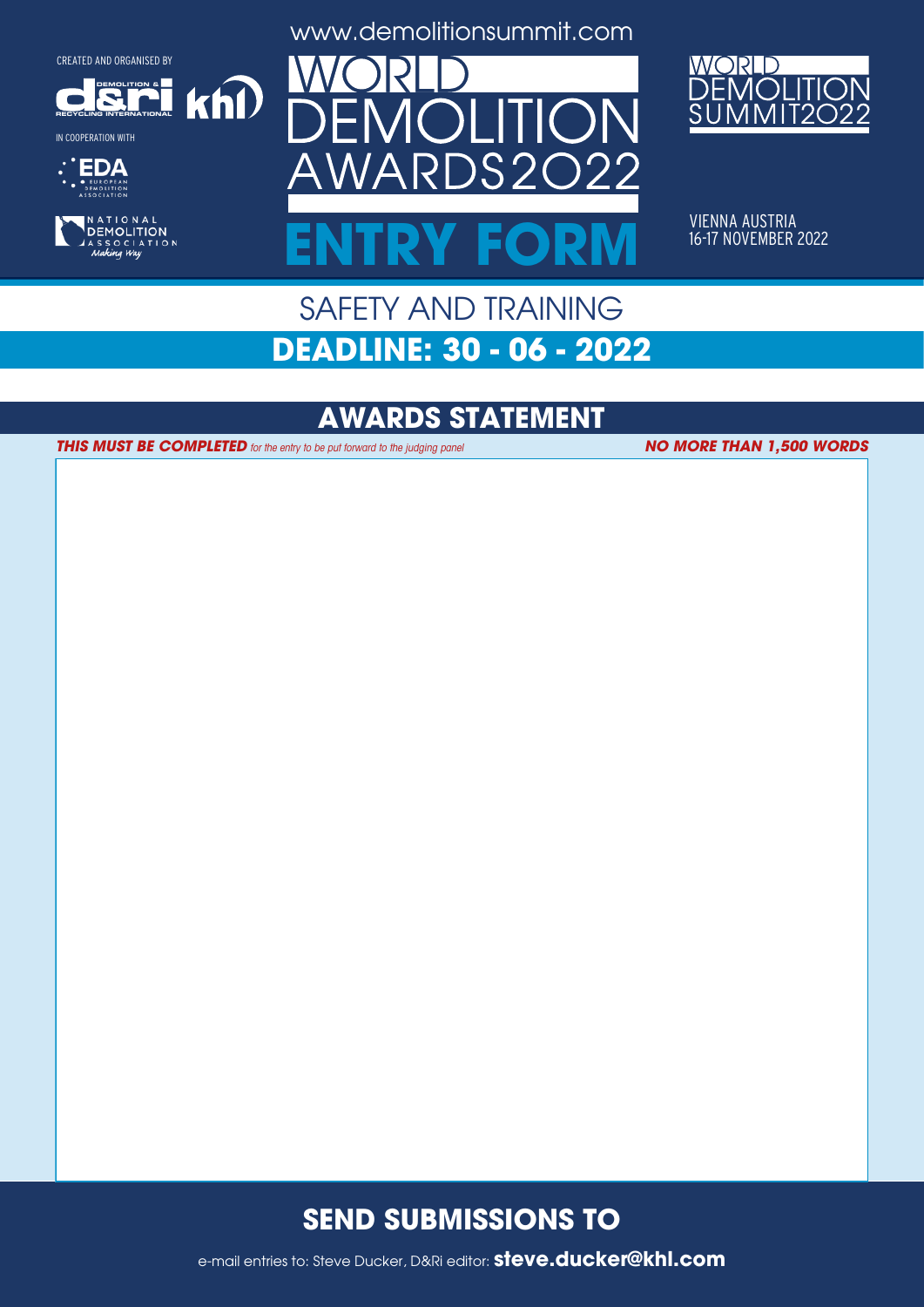**DEMOLITION &**

 $k$ n $\Omega$ 

**RECYCLING INTERNATIONAL**

IN COOPERATION WITH





www.demolitionsummit.com



VIENNA AUSTRIA<br>16-17 NOVEMBER 2022 ENTRY FORM **16-17 NOVEMBER 2022** 

# SAFETY AND TRAINING **DEADLINE: 30 - 06 - 2022**

#### **AWARDS STATEMENT** CONTINUED

**THIS MUST BE COMPLETED** for the entry to be put forward to the judging panel **NO MORE THAN 1,500 WORDS** 

#### **SEND SUBMISSIONS TO**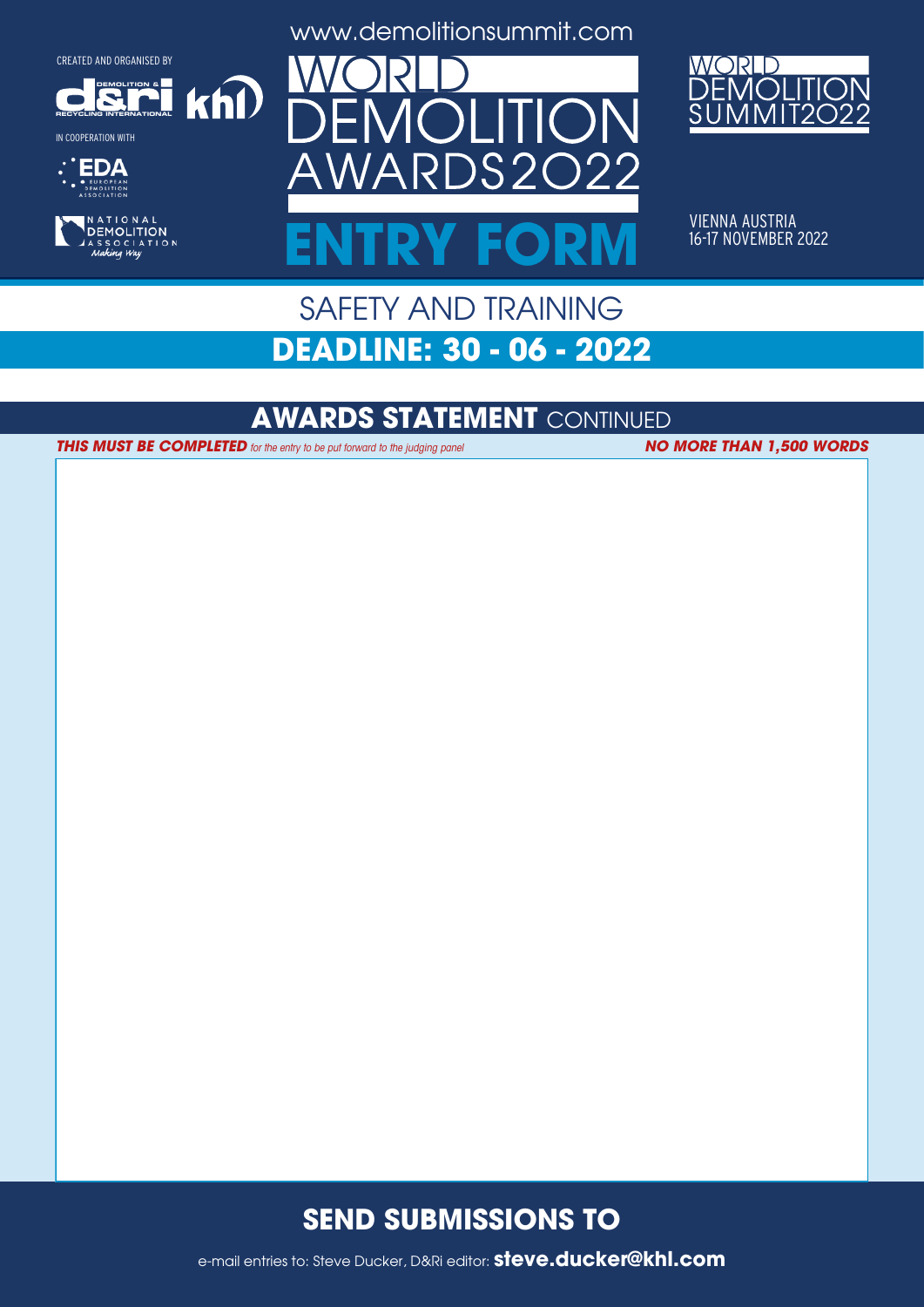**DEMOLITION &**

 $k$ h $\Omega$ 

**RECYCLING INTERNATIONAL**







www.demolitionsummit.com



VIENNA AUSTRIA<br>16-17 NOVEMBER 2022 ENTRY FORM **16-17 NOVEMBER 2022** 

# SAFETY AND TRAINING **DEADLINE: 30 - 06 - 2022**

# **EXECUTIVE SUMMARY**

**THIS MUST BE COMPLETED** for the entry (if shortlisted) to appear in Demolition & Recycling International **NO MORE THAN 250 WORDS** 

#### **SEND SUBMISSIONS TO**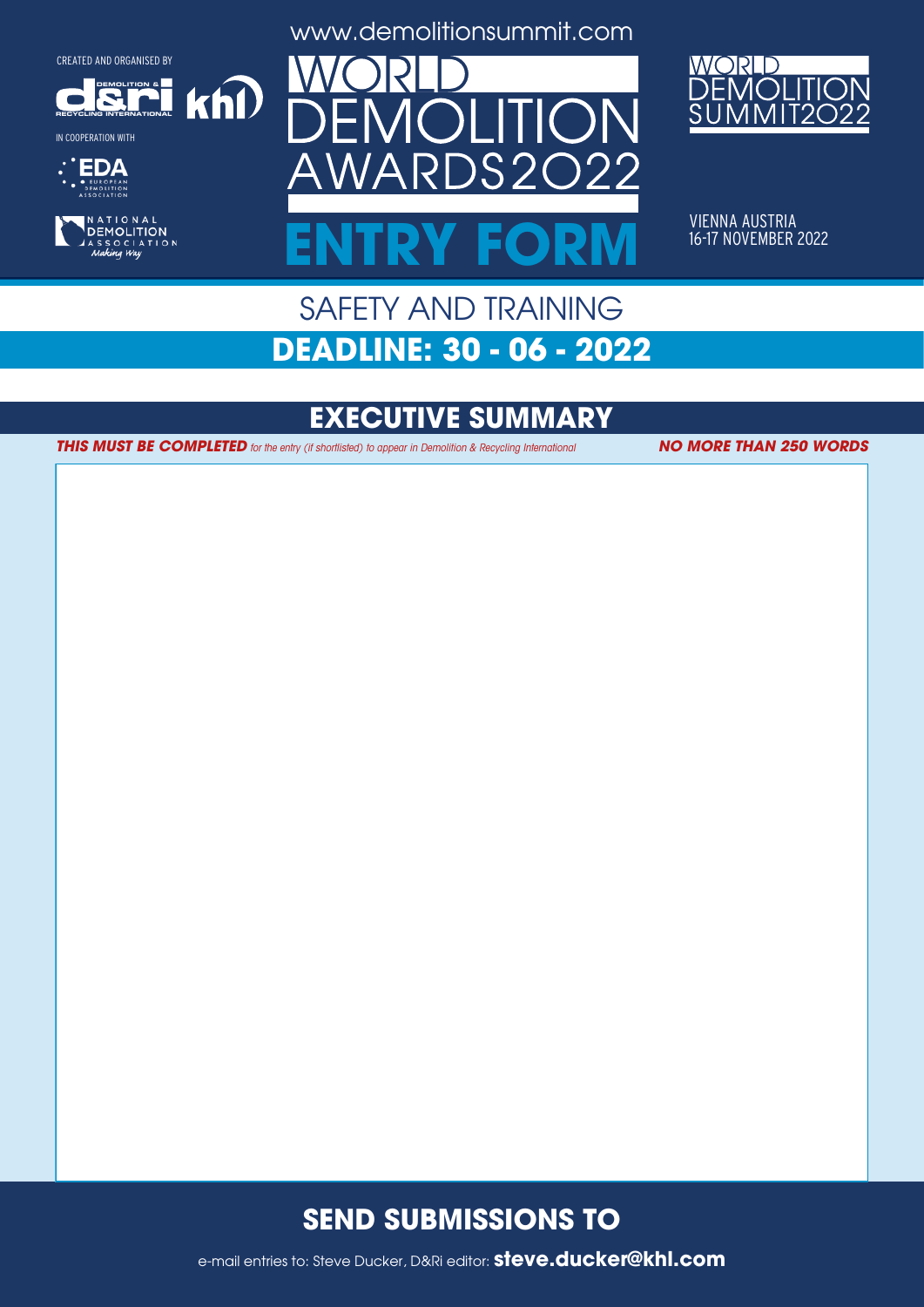**DEMOLITION &**

 $k$ n $\Omega$ 













VIENNA AUSTRIA<br>16-17 NOVEMBER 2022 ENTRY FORM **16-17 NOVEMBER 2022** 

# SAFETY AND TRAINING **DEADLINE: 30 - 06 - 2022**

# **KEY POINTS OF AWARDS ENTRY**

**PLEASE ALSO SUPPLY FIVE BULLET POINTS OUTLINING KEY FEATURES OF THE PROJECT** maximum 20 words per bullet point

#### **SEND SUBMISSIONS TO**